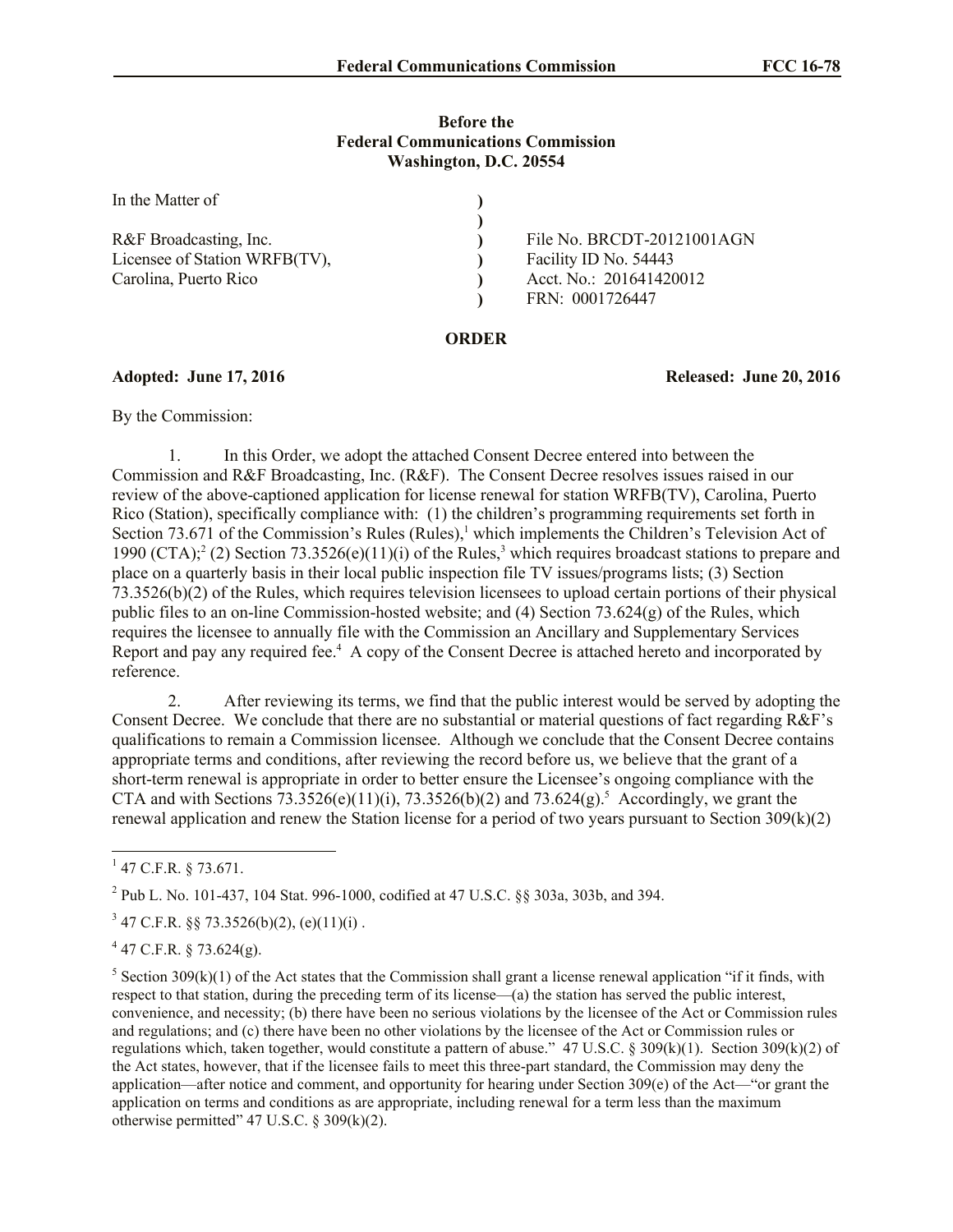of the Communications Act of 1934, as amended (Act).As a result, we need not determine whether R&F committed "serious violations" of our rules or violations that constituted a "pattern of abuse" for purposes of Section  $309(k)(1)$ .<sup>6</sup>

3. Accordingly, **IT IS ORDERED** that, pursuant to Sections  $4(i)$  of the Act,<sup>7</sup> the Consent Decree attached to this Order **IS ADOPTED**.

4. **IT IS FURTHER ORDERED** that, pursuant to Section 309(k)(2) of the Act, 8 the application to renew the broadcast license of station WRFB(TV), Carolina, Puerto Rico, File No. BRCDT-20121001AGN, **IS** GRANTED and that license is renewed for a period of two years following release of this Order.

5. **IT IS FURTHER ORDERED** that the investigation by the Commission into the matters discussed above and in connection with this station **IS TERMINATED**.

6. **IT IS FURTHER ORDERED** that a copy of this Order and Consent Decree shall be sent by both First Class Mail and Certified Mail, Return Receipt Requested, to R&F's counsel, Davina Sashkin, Esq., Fletcher, Heald & Hildreth, 1300 N. 17<sup>th</sup> Street, Suite 1100, Arlington, Virginia 22209.

FEDERAL COMMUNICATIONS COMMISSION

Marlene H. Dortch Secretary

 6 *See Shareholders of Univision Communications Inc. et al.*, Memorandum Opinion and Order, 22 FCC Rcd 5842, 5859, n.113 (2007)("Given our finding that the grant of the renewal application is warranted under Section 309(k)(2) of the Act because the consent decree contains appropriate terms and conditions, we need not determine whether Univision committed "serious violations" of our rules or violations that constituted "a pattern of abuse" for purposes of Section  $309(k)(1)$ ."

 $^7$  47 U.S.C. §§ 154(i),

 $847$  C.F.R. § 309(k)(2).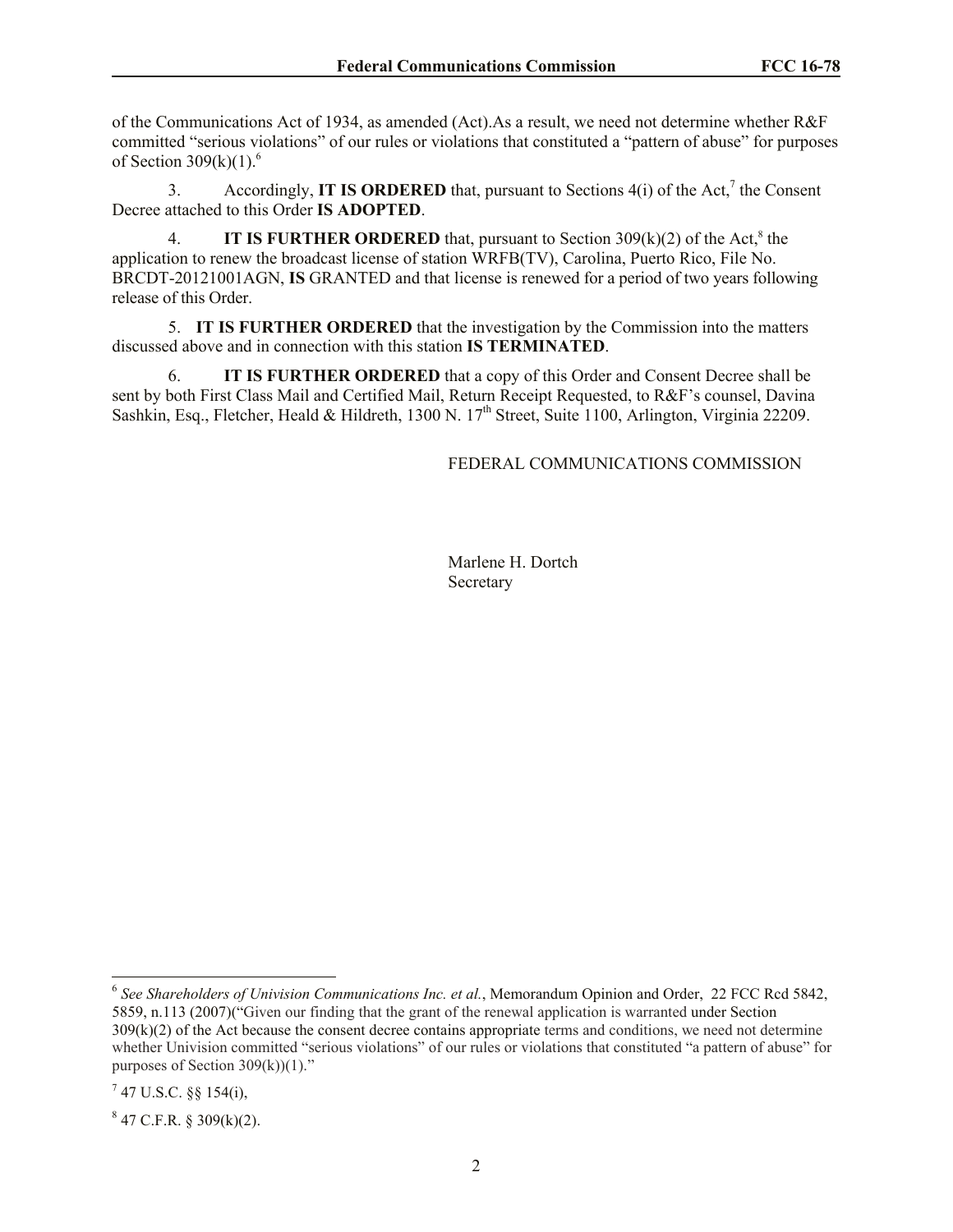### **Before the Federal Communications Commission Washington, D.C. 20554**

| In the Matter of             |                            |
|------------------------------|----------------------------|
|                              |                            |
| R&F Broadcasting, Inc.       | File No. BRCDT-20121001AGN |
| Licensee of Station WRFB(TV) | Facility ID No. 54443      |
| Carolina, Puerto Rico        | Acct. No.: 201641420012    |
|                              | FRN: 0001726447            |

## **CONSENT DECREE**

1. The Federal Communications Commission (Commission) and R&F Broadcasting, Inc. (R&F or Licensee), licensee of station WRFB(TV), Carolina, Puerto Rico, hereby enter into this Consent Decree for the purpose of resolving (i) the Commission's investigation of R&F's compliance with the Children's Television Act of 1990  $(CTA)^1$  and Sections 73.671, 73.3526 and 73.624(g) of the Commission's rules<sup>2</sup> and (ii) R&F's pending license renewal application, File No. BRCDT-20121001AGN.

## **I. DEFINITIONS**

2. For the purposes of this Consent Decree and Compliance Plan, the following definitions shall apply:

- a) "Act" means the Communications Act of 1934, as amended, 47 U.S.C. § 151 *et seq.*
- b) "Adopting Order" means the Order of the Commission adopting the terms of this Consent Decree without change, addition, deletion, or modification.
- c) "Bureau" means the Media Bureau of the Federal Communication Commission.
- d) "Commission" or "FCC" mean the Federal Communications Commission and all of its bureaus and offices.
- e) "Communications Laws" means, collectively, the Act, the Rules, and the published and promulgated orders and decisions of the Commission to which R&F Broadcasting, Inc. is subject by virtue of being a Commission licensee, and/or controlling party of a Commission licensee, including but not limited to 47 C.F.R. §§ 73.3526, 73.624(e), 73.671 and the CTA.
- f) "CTA" means the Children's Television Act of 1990, Pub L. No. 101-437, 104 Stat. 996- 1000, codified at 47 U.S.C. §§ 303a, 303b, and 394.
- g) "Effective Date" means the date on which the Bureau releases the Adopting Order.
- h) "Investigation" means the Media Bureau's investigation of R&F's potential violations of the CTA and 47 C.F.R. §§ 73.3526(e)(11)(iii), 73.624(e), 73.671.
- i) "License Renewal Application" means the license renewal application of station WRFB(TV), Carolina, Puerto Rico, File No. BRCDT-20121001AGN.

 1 Pub L. No. 101-437, 104 Stat. 996-1000, codified at 47 U.S.C. §§ 303a, 303b, and 394.

<sup>&</sup>lt;sup>2</sup> 47 C.F.R. §§ 73.671, 73.3526 and 73.624(g).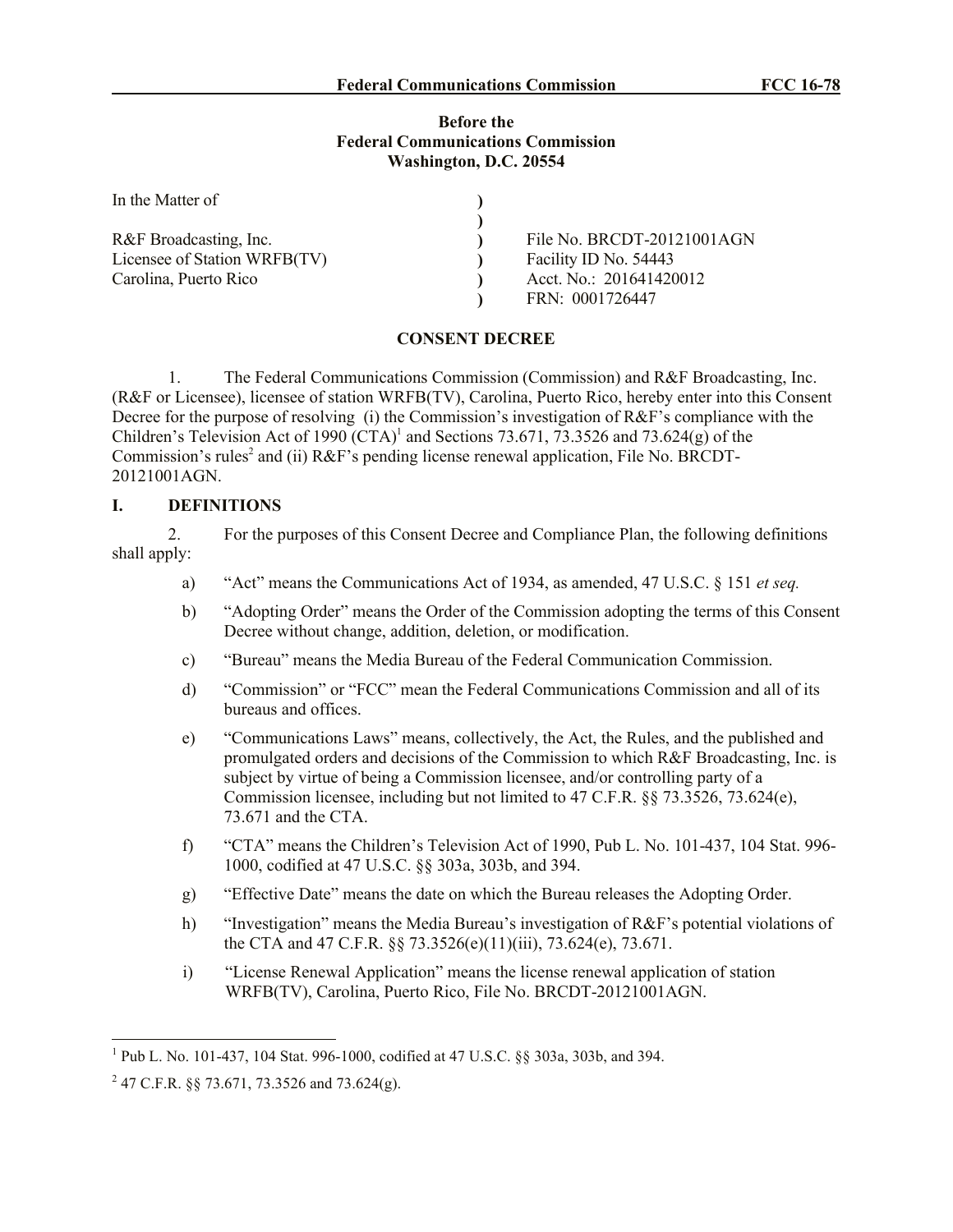- j) "Parties" means R&F and the Commission, each of which is a "Party."
- k) "R&F" means R&F Broadcasting, Inc. and its subsidiaries, affiliates, successors, assigns, and/or transferees.
- l) "Rules" means the Commission's regulations found in Title 47 of the Code of Federal Regulations.
- m) "Station" means the broadcast television station WRFB(TV), Carolina, Puerto Rico.

### **II. BACKGROUND**

3. On October 1, 2012, the Licensee timely filed its license renewal application (FCC Form 303-S) for the Station.<sup>3</sup> Following a series of informal inquiries from staff, the Licensee has since amended its application on four separate occasions, most recently on July 31, 2013, in order to address requests by staff related to R&F's compliance with the CTA and Sections 73.671, 73.3526 and 73.624(g) of the Rules. Specifically, in Exhibit 24 of the License Renewal Application, the Licensee states that, between the third quarter of 2009 and "early 2011," the Station aired its children's programming beginning at 6:00 a.m. instead of 7:00 a.m.<sup>4</sup> While the Licensee admits to airing only two hours of Core Programming from the third quarter of 2009 through fourth quarter of 2011, during those six calendar quarters, it contends that it has aired a package of programming that is at least equivalent to airing three hours of children's programming per week, albeit not within the time period specified in Section 73.671 $(c)(2)$ <sup>5</sup> In addition, the Licensee states that since early 2011 it has been airing a total of four hours of Core Programming per week, which is in excess of the minimum Core Programming obligation.

4. Under the CTA, as implemented by Section 73.671 of the Rules, a broadcast television licensee is required "to serve, over the term of its license, the educational and informational needs of children through both the licensee's overall programming and programming specifically designed to serve such needs."<sup>6</sup> Programming specifically designed to serve the educational and informational needs of children is defined by the Rules as "Core Programming."<sup>7</sup> In the *1996 Children's Television Order* revising our rules and policies governing children's programming, the Commission established a license renewal application processing guideline of at least three hours of Core Programming per week.<sup>8</sup> The

5 *See* 47 C.F.R. § 73.671(c)(2) (programming "aired between the hours of 7:00 a.m. and 10:00 p.m."); *License Renewal Application*, Exhibit 24.

6 *See* 47 C.F.R. § 73.671(a).

7 *See* 47 C.F.R. § 73.671(c).

<sup>8</sup> *Policies and Rules Concerning Children's Television Programming: Revision of Programming Policies for Television Broadcast Stations,* Report and Order, 11 FCC Rcd 10660, 10718 (1996) (*1996 Children's Television Order*). The Commission established rules setting forth seven criteria for evaluating whether a program qualifies as CORE programming: (1) the program has serving the educational and informational needs of children ages 16 and under as a significant purpose; (2) the program is aired between the hours of 7:00 a.m. and 10:00 p.m.; (3) the program is a regularly-scheduled weekly program; (4) the program is at least 30 minutes in length; (5) the program is identified as being specifically designed to educate and inform children through the on-screen display of the E/I symbol throughout the program; (6) the educational objective and the target child audience are specified in writing in the licensee's Children's Television Programming Report; and (7) instructions for listing the program as educational/ informational, including an indication of the age group for which the program is intended, are provided by the licensee to publishers of program guides. *1996 Children's Television Order*, 11 FCC Rcd at 10696; 47 C.F.R.  $$73.671(c).$ 

 3 *License Renewal Application*.

<sup>&</sup>lt;sup>4</sup> The Station modified its children's programming schedule starting January 15, 2011. As a result, for first quarter 2011 the Station aired an average of 3.69 hours of Core Programming per week.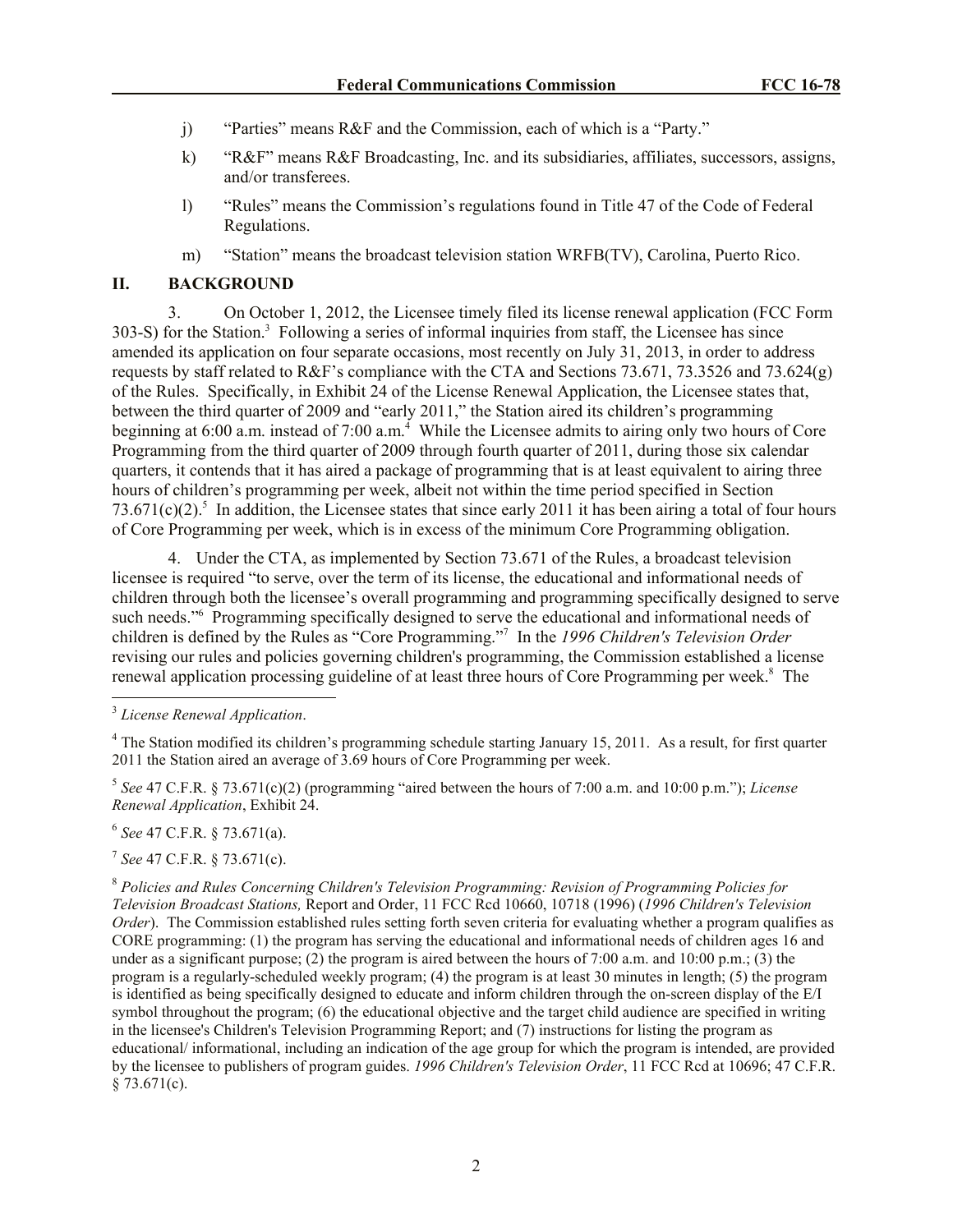Rules provide that the Media Bureau staff shall approve the CTA portion of any license renewal application where the licensee demonstrates that it has aired an average of at least three hours per week of Core Programming, as averaged over a six-month period.<sup>9</sup> A licensee will also be deemed to have satisfied this obligation and be eligible for staff approval if it demonstrates that it has aired a package of different types of educational and informational programming that, while containing somewhat less than three hours per week of Core Programming, demonstrates a level of commitment to educating and informing children at least equivalent to airing three hours per week of Core Programming.<sup>10</sup> The renewal applications of licensees that do not meet these processing guidelines are referred to the Commission, where the licensees have a full opportunity to demonstrate compliance with the CTA.<sup>11</sup>

5. In addition, the Licensee states that it: (1) failed to prepare and/or place into the Station's physical local public inspection file (public file) and online electronic public file (e-pif) at appropriate times numerous TV issues/programs lists, as required by Section 73.3526(e)(11)(i) and 73.3526(b)(2) of the Rules;<sup>12</sup> and (2) on three occasions failed to timely file its Ancillary and Supplementary Services Reports.<sup>13</sup> In particular, the Licensee admits in Exhibit 20 of the License Renewal Application that its TV issues/programs lists for fifteen quarters were "not found."<sup>14</sup> The Licensee further discloses that, with the exception of the third and fourth quarters of 2012, all TV issues/programs lists that were prepared were not placed into the Station's e-pif in a timely manner.

6. Section 73.3526 of the Rules requires each commercial broadcast licensee to maintain a public file containing information related to a station's operations. Section  $73.3526(e)(11)(i)$  requires every commercial television licensee to place in its public file, on a quarterly basis, a TV issues/programs list which details programs that have provided the station's most significant treatment of community issues during the preceding three-month period and must include a brief narrative of the issue addressed, as well as the time, date, duration, and title of each program that addressed the issue. Copies must be retained until final action on the station's next license renewal application. The Commission intended TV issues/programs lists to be a "significant source of issue-responsive information"<sup>15</sup> for use by the public, competitors, or the Commission when renewal of the station's license is at issue.<sup>16</sup> The Commission also noted that in the context of a license renewal proceeding "the existence of the issues/programs list in the station's public file will give the Commission sufficient assurance that the station has met its issueresponsive programming responsibility during the past license term...."<sup>17</sup>

7. In 2012 the Commission adopted Section 73.3526(b) of the Rules, which requires licensees to upload elements of Stations' physical public file to an on-line Commission hosted website

<sup>10</sup> *Id.*

 $\overline{a}$ 

 $11$  *Id.* 

<sup>12</sup> License Renewal Application, Exhibit 20.

<sup>13</sup> *Id.* The Licensee also discloses that it failed to file a Children's Television Programming Report for the third quarter of 2004, but this apparent violation did not occur during the current license term at issue. *Id.* 

<sup>14</sup> The Licensee states that TV issues/programs lists for the following quarters were not found in its public file: third quarter 2005, all of 2006, all of 2007, second quarter 2008, third quarter 2008, fourth quarter 2009, first quarter 2010, first quarter 2011, and third quarter 2011. License Renewal Application, Exhibit 24.

<sup>15</sup> *TV Deregulation R&*O, 98 FCC 2d at 1109.

<sup>16</sup> *Id*. at 1109-10.

<sup>17</sup> *Id.* at 1110.

 $9^9$  47 CFR §§ 73.671(d), (e)(1).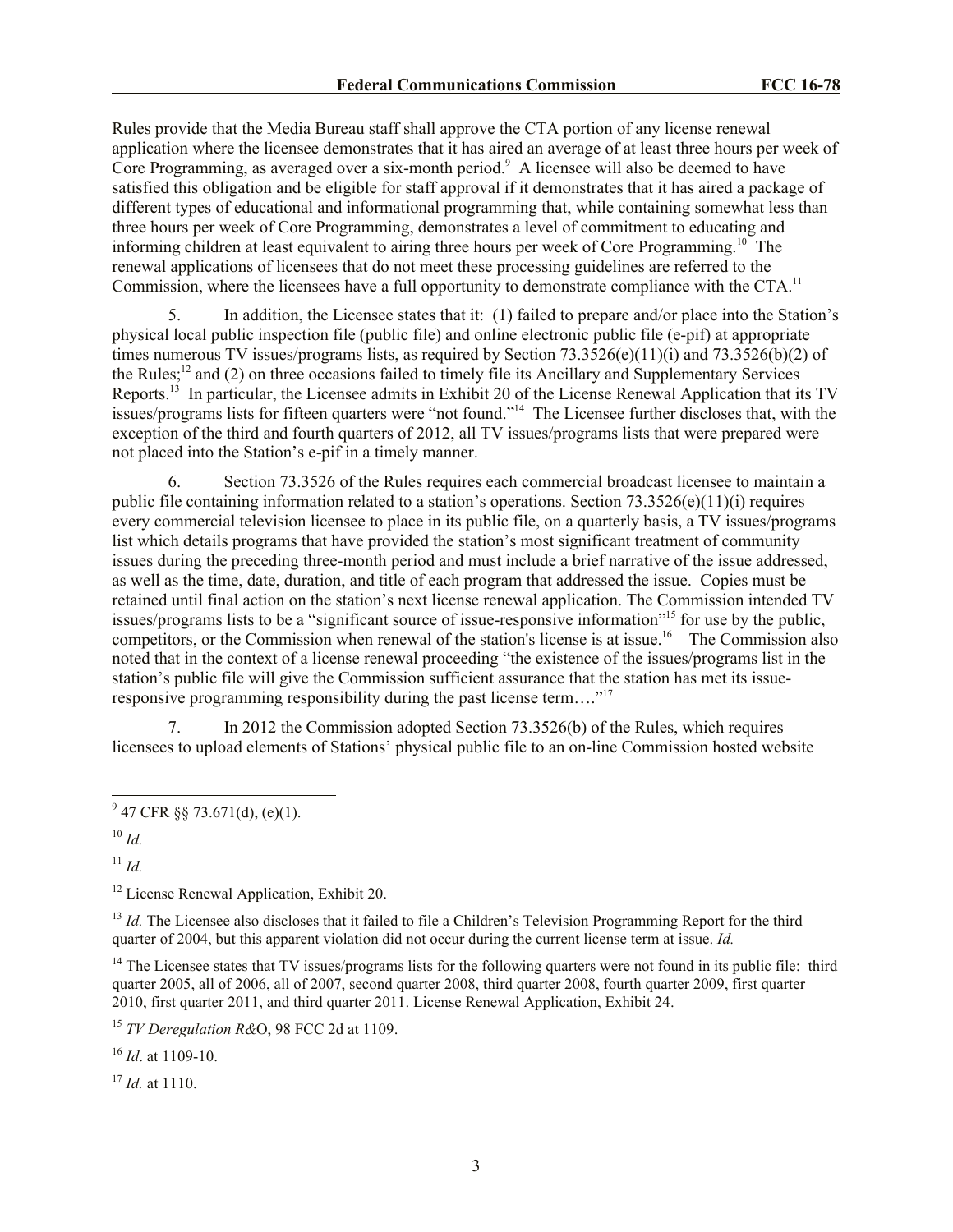(*i.e.*, a Station's e-pif).<sup>18</sup> The Commission's e-pif requirement was implemented as a means to modernize the way that television broadcasters "inform the public about how they are serving their communities...."<sup>19</sup> Broadcasters' e-pif requirements were phased in between August 2012 and February 2013. Beginning August 2, 2012, stations were required to post any document that would otherwise be placed in a station's public file, with limited exception, to their e-pif on a going-forward basis. By February 4, 2013, stations were required to upload to their e-pif those public file, with limited exceptions, documents that were already in their physical public file prior to August 2, 2012.<sup>20</sup> Under Section 73.3526(b)(2) of the Rules, copies of TV issues/programs lists must be placed in a station's e-pif.

8. The Licensee also states that it failed to file in a timely manner the Ancillary and Supplementary Services Reports in 2009, 2011 and 2013. Section 73.624(g) of the Rules requires commercial and noncommercial full power television licensees transmitting digitally to annually remit a fee of five percent of the gross revenues derived from all ancillary or supplementary services that are "feeable," as defined therein. It also requires that digital licensees file a report, no later than each December 1, stating whether or not they provided ancillary or supplementary services in the twelve months ending on the preceding September 30. According to the rule, a licensee's "[f]ailure to file regardless of revenues from ancillary or supplementary services or provision of such services may result in appropriate sanctions."

9. The Commission and R&F have negotiated the terms of the Consent Decree that terminates all investigations into the matters raised in this proceeding. As part of the Consent Decree, R&F has agreed to make a settlement payment of \$14,500 to the U.S. Treasury, and to implement and maintain a Compliance Plan designed to ensure its future compliance with the children's programming requirements, and the Commission's public file and Ancillary and Supplementary Services Report and fee payment requirements, contained in the provisions of the Act and Rules noted above.

## **III. TERMS OF AGREEMENT**

10. Adopting Order. The Parties agree that the provisions of this Consent Decree shall be subject to final approval by the Commission, which approval shall be evidenced by incorporation of the Consent Decree by reference in the Adopting Order.

11. Jurisdiction. R&F agrees that the Commission has jurisdiction over it and the matters contained in this Consent Decree and that the Commission has the authority to enter into and adopt this Consent Decree.

 $\overline{\phantom{a}}$ <sup>18</sup> *See Standardized and Enhanced Disclosure Requirements for Television Broadcast Licensee Public Interest Obligations*, *Extension of the Filing Requirement for Children's Television Programming Report,* Second Report and Order, 27 FCC Rcd 4535 (2012) ("*Second R&O*") (requiring broadcast television stations to post their public inspection files, with limited exception, to an online Commission-hosted database).

<sup>19</sup> *Second R&O*, 27 FCC Rcd at 4536.

<sup>20</sup> S*ee Effective Date Announced for Online Publication of Broadcast Television Public Inspection Files*, Public Notice, 27 FCC Rcd 7478 (2012) (announcing effective date of electronic public file rule); *Television Broadcast Stations Reminded of Their Online Public Inspection File Obligations*, Public Notice, 27 FCC Rcd 15315 (2012) (reminding station's to upload copies of existing public file documents to their electronic public file); *Television Broadcast Stations Reminded of the Upcoming Public Inspection Filing Deadline*, Public Notice, 28 FCC Rcd 429 (2013) (providing a final remainder to broadcasters to upload copies of existing public file documents to their electronic public file); *see Second R&O*, 27 FCC Rcd at 4580 (establishing compliance periods for complying with broadcasters new electronic public file requirement).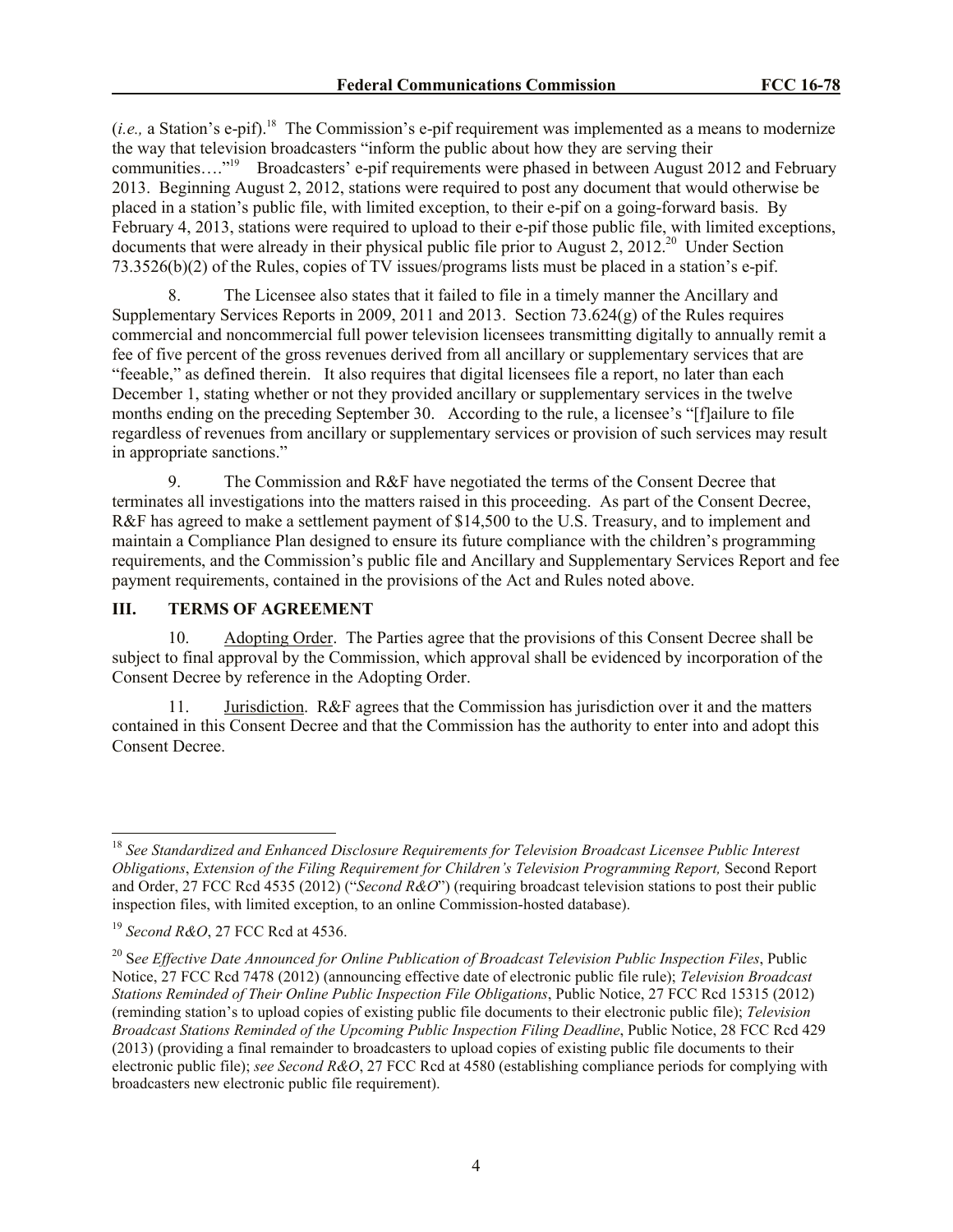12. Effective Date. The Parties agree that this Consent Decree shall become effective on the Effective Date as defined herein. As of the Effective Date, the Adopting Order and this Consent Decree shall have the same force and effect as any other order of the Commission.

13. Violations. The Parties agree that any violation of the Adopting Order or of the terms of this Consent Decree shall constitute a separate violation of a Commission order, entitling the Commission to exercise any rights and remedies attendant to the enforcement of a Commission order.

14. Termination of Investigation; Grant of Short-Term Renewal Application. In express reliance on the covenants and representations in this Consent Decree and to avoid further expenditure of public resources, the Commission agrees to terminate the Investigation. In consideration for the termination of the Investigation, R&F agrees to the terms and conditions contained herein. The Commission further agrees to grant absent any other restrictions, in conjunction and simultaneously with the adoption of this Consent Decree, the License Renewal Application for a period of two years from the Effective Date. In exchange, R&F agrees to implement and maintain the Compliance Plan, outlined below. The Commission further agrees that in the absence of new material evidence it will not use the facts developed, in whole or in part, from the Investigation through the Effective Date, or the existence of this Consent Decree to institute on its own motion or in response to any petition to deny or other thirdparty complaint or objection, any inquiries, investigations, forfeiture proceedings, hearings, or other sanctions or actions against R&F concerning the matters that were the subject of the Investigation. The Commission also agrees that in the absence of new material evidence it will not use the facts developed in the Investigation through the Effective Date, or the existence of this Consent Decree, to institute on its own motion any proceeding, formal or informal, or take any action on its own motion against R&F with respect to R&F's basic qualifications, including its character qualifications, to be a Commission licensee or to hold Commission licenses or authorizations.

15. Subsequent Investigations. Except as expressly provided in this Consent Decree, this Consent Decree shall not prevent the Commission from investigating new evidence of noncompliance by R&F with the Communications Laws. Nothing in this Consent Decree shall prevent the Commission or its delegated authority from adjudicating complaints or other adjudicatory pleadings filed against R&F for alleged violations of the Act or the Commission's rules or for any other type of alleged misconduct, regardless of when such misconduct took place. The Commission's adjudication of any such complaints or pleadings will be based solely on the record developed in that proceeding.

16. Settlement Payment. R&F will make a settlement payment to the United States Treasury in the amount of Fourteen Thousand, Five Hundred Dollars (\$14,500) within thirty (30) calendar days after the Effective Date (Settlement Payment). R&F acknowledges and agrees that upon execution of this Consent Decree, the Settlement Payment shall become a "Claim" or "Debt" as defined in 31 U.S.C. §  $3701(b)(1)$ .<sup>21</sup> R&F shall send electronic notification of payment to Evan Morris at evan.morris@fcc.gov on the date said payment is made. The payment must be made by check or similar instrument, wire transfer, or credit card, and must include the FRN captioned above.<sup>22</sup> An FCC Form 159 (Remittance Advice) must be submitted with payment unless payment is made online at the Commission's Fee Filer website. When completing the FCC Form 159, enter the Account Number in block number 23A (call

 $\overline{a}$ <sup>21</sup> Debt Collection Improvement Act of 1996, Pub. L. No. 104-134, 110 Stat. 1321, 1358 (1996).

<sup>&</sup>lt;sup>22</sup> Payment may be made online at the Commission's Fee Filer website: https://www.fcc.gov/encyclopedia/fee-filer. Online payments do not require Licensees to submit FCC Form 159. Alternatively, payment may be made using FCC Form 159; detailed instructions for completing the form may be obtained at http://www.fcc.gov/Forms/Form159/159.pdf.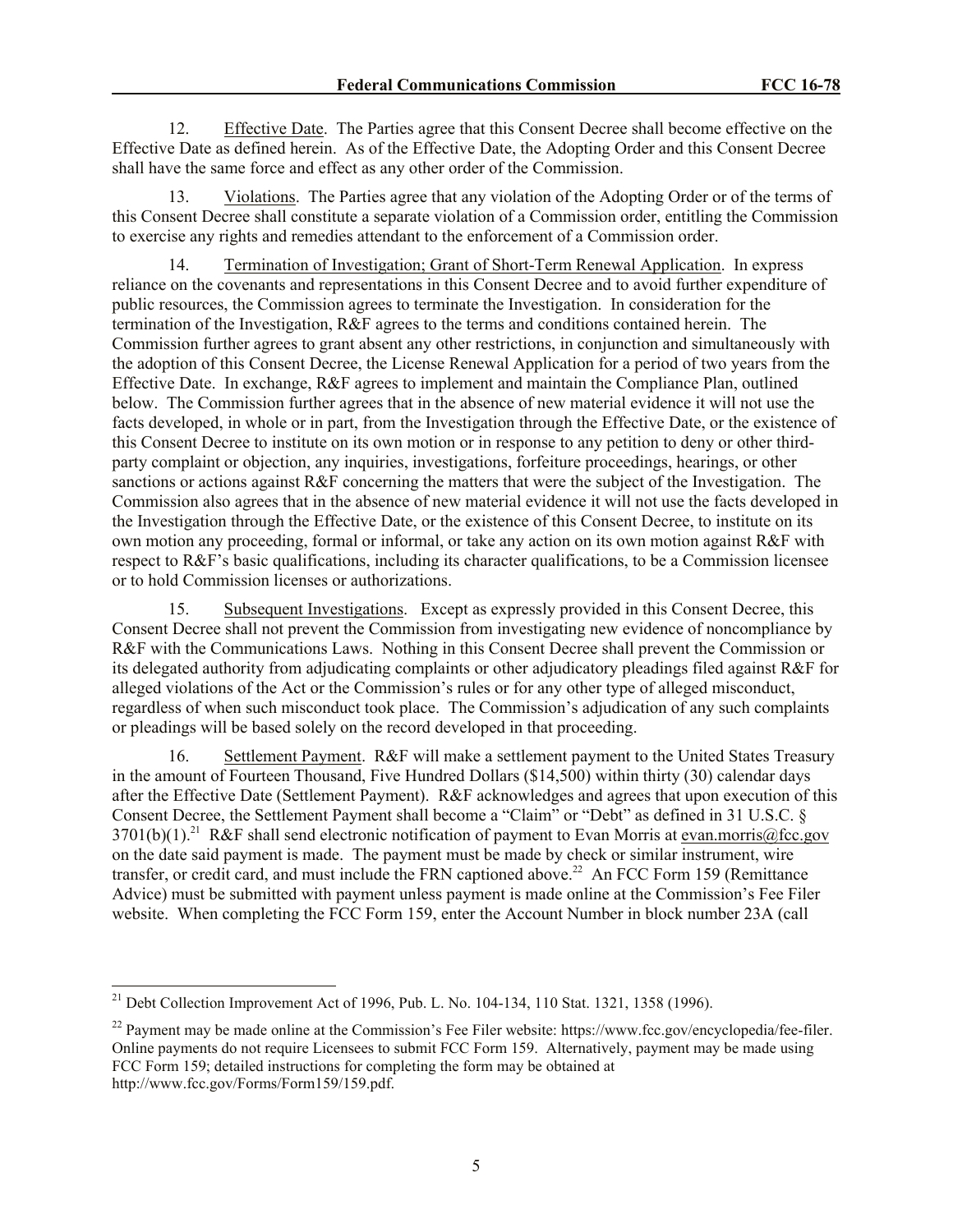sign/other ID) and enter the letters "FORF" in block number 24A (payment type code). Below are additional instructions that R&F should follow based on the form of payment it selects:<sup>23</sup>

- Payment by check or money order must be made payable to the order of the Federal Communications Commission. Such payments (along with the completed Form 159) must be mailed to Federal Communications Commission, P.O. Box 979088, St. Louis, MO 63197- 9000, or sent via overnight mail to U.S. Bank – Government Lockbox #979088, SL-MO-C2- GL, 1005 Convention Plaza, St. Louis, MO 63101.
- Payment by wire transfer must be made to ABA Number 021030004, receiving bank TREAS/NYC, and Account Number 27000001. To complete the wire transfer and ensure appropriate crediting of the wired funds, a completed Form 159 must be faxed to U.S. Bank at (314) 418-4232 on the same business day the wire transfer is initiated.
- Payment by credit card must be made by providing the required credit card information on FCC Form 159 and signing and dating the Form 159 to authorize the credit card payment. The completed Form 159 must then be mailed to Federal Communications Commission, P.O. Box 979088, St. Louis, MO 63197-9000, or sent via overnight mail to U.S. Bank – Government Lockbox #979088, SL-MO-C2-GL, 1005 Convention Plaza, St. Louis, MO 63101.

17. Waivers. R&F waives any and all rights it may have to seek administrative or judicial reconsideration, review, appeal or stay, or to otherwise challenge or contest the validity of this Consent Decree and the Adopting Order, provided the Commission issues an Adopting Order as defined herein. R&F shall retain the right to challenge Commission interpretation of the Consent Decree or any terms contained herein. If any Party (or the United States on behalf of the Commission) brings a judicial action to enforce the terms of the Adopting Order, neither R&F nor the Commission shall contest the validity of the Consent Decree or the Adopting Order, and R&F shall waive any statutory right to a trial *de novo*. R&F hereby agrees to waive any claims it may have under the Equal Access to Justice Act, 5 U.S.C. § 504 and 47 C.F.R. § 1.1501 *et seq.*, relating to the matters addressed in this Consent Decree.

18. Admission of Liability. R&F admits to the facts discussed in paragraphs 3-9 regarding its failure to provide sufficient Core Programming, as defined in Section 73.671, from the third quarter of 2009 through early 2011, and to meet the requirements of Sections  $73.3526(e)(11)(i)$ ,  $73.3526(b)(2)$  and 73.624(g) of the Rules. By entering into this Consent Decree,  $R\&F$  makes no other admission of liability or violation of any law, regulation or policy, and the Commission makes no finding of any such liability or violation. Notwithstanding any other provision of this Consent Decree, it is expressly agreed and understood that if this Consent Decree, or paragraph 14 hereof, or both, are breached by the Commission, or are invalidated or modified to the signatories' prejudice by the Commission or any court, then and in that event the provisions of the immediately preceding sentences shall be of no force or effect.

19. Compliance Plan. In recognition that R&F's policies and practices regarding compliance with the CTA and Sections 73.671, 73.3526(e)(11)(iii), 73.3526(b)(2) and 73.624(g) of the Rules can be enhanced to ensure compliance in the future, R&F represents that it will adopt and implement a compliance plan at the Station, and at any station acquired by R&F as well as any station licensed to R&F that becomes newly subject to the requirements of the CTA or Sections 73.671m 73.3526(e)(11)(iii),  $73.3526(b)(2)$  and  $73.624(g)$  of the Rules while the Compliance Plan remains in effect. A copy of the plan is set forth below. R&F agrees, to the extent that it has not already done so, to implement the

 $\overline{a}$ 

<sup>&</sup>lt;sup>23</sup> Should the Licensee have questions regarding payment procedures, it should contact the Financial Operations Group Help Desk by phone at 1-877-480-3201, or by e mail at ARINOUIRIES@fcc.gov.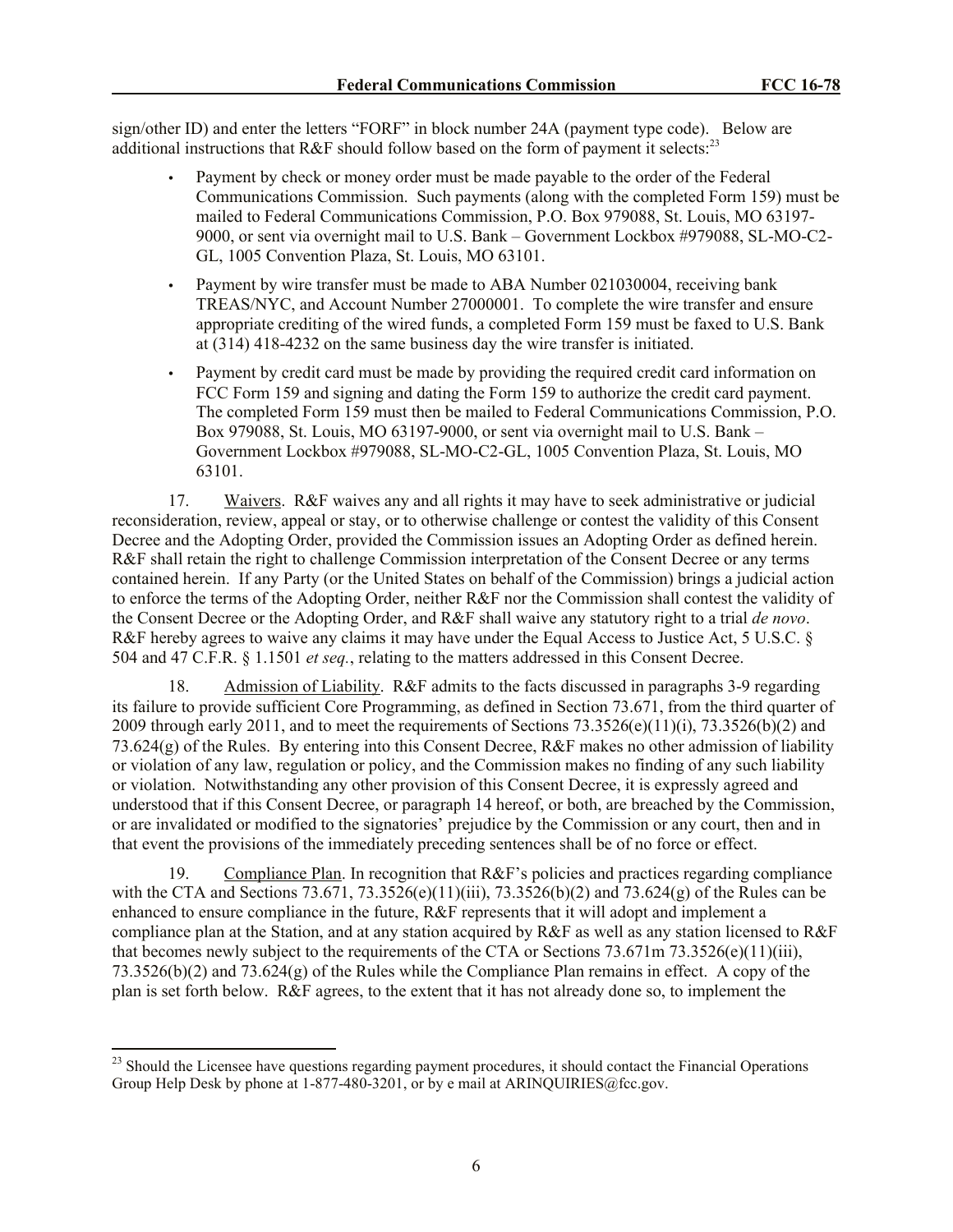Compliance Plan upon issuance of the Adopting Order and to keep such Compliance Plan in effect until Commission action is taken on the Station's next license renewal application.

20. Invalidity. In the event that this Consent Decree in its entirety is rendered invalid by any court of competent jurisdiction, it shall become null and void and may not be used in any manner in any legal proceeding.

21. Subsequent Rule or Order. The Parties agree that if any provision of the Consent Decree conflicts with any subsequent rule or order adopted by the Commission (except a rule or order specifically intended to revise the terms of this Consent Decree to which R&F expressly consents) that provision will not be superseded by such rule or Commission order.

22. Successors and Assigns. R&F agrees that the provisions of this Consent Decree shall be binding on its subsidiaries, affiliates, successors, assigns, and/or transferees.

23. Final Settlement. The Parties agree and acknowledge that this Consent Decree shall constitute a final settlement between the Parties with respect to the Investigation.

24. Modifications. This Consent Decree cannot be modified without the advance written consent of all Parties.

25. Paragraph Headings. The headings of the paragraphs in this Consent Decree are inserted for convenience only and are not intended to affect the meaning or interpretation of this Consent Decree.

26. Authorized Representative. The individual signing this Consent Decree on behalf of R&F represents and warrants that he is authorized by R&F to execute this Consent Decree and to bind R&F to the obligations set forth herein. The FCC signatory represents that she is signing this Consent Decree in her official capacity and that she is authorized to execute this Consent Decree.

27. Counterparts. This Consent Decree may be signed in any number of counterparts, each of which, when executed and delivered (including by pdf or facsimile), shall be an original, and all of which counterparts together shall constitute one and the same fully executed instrument.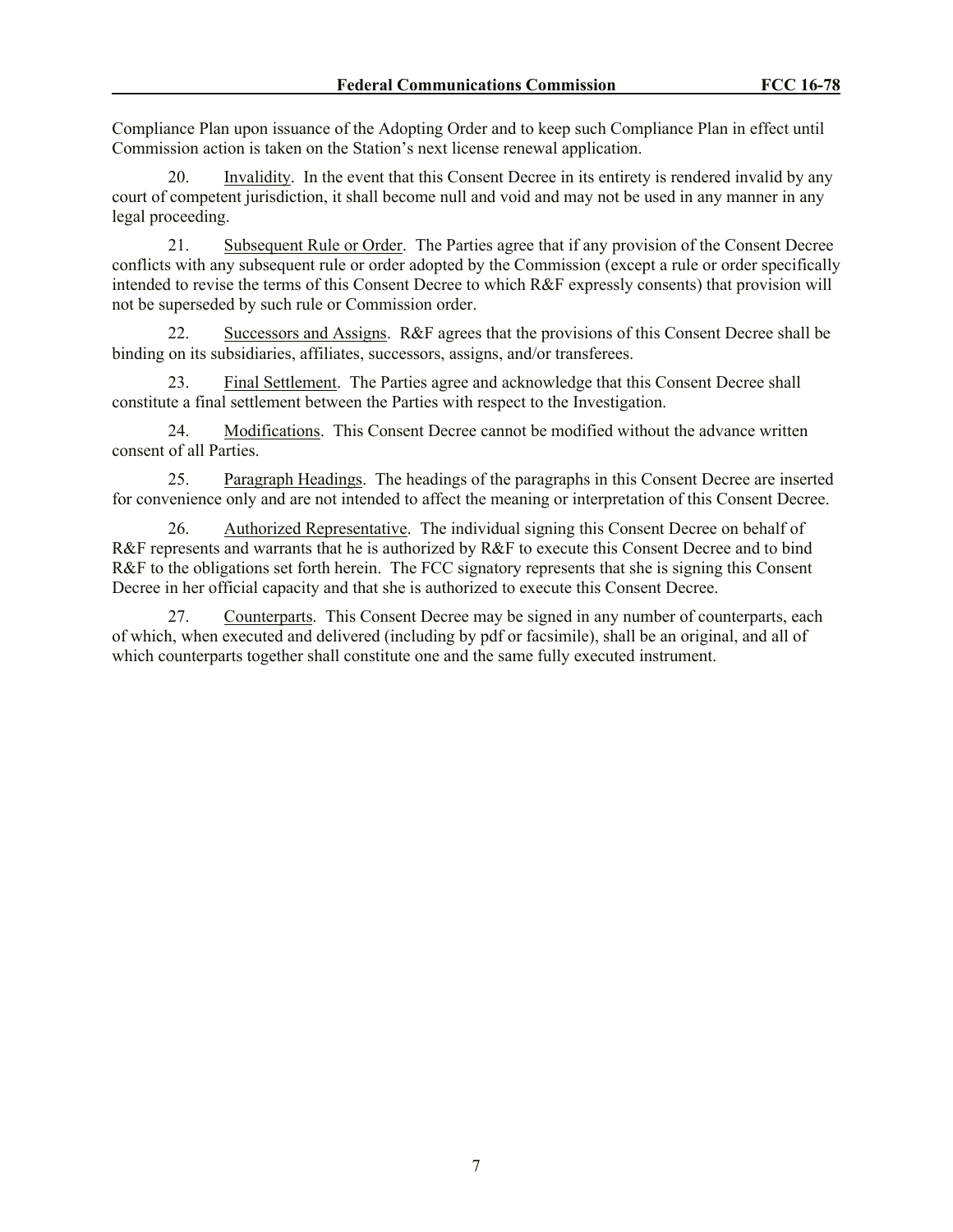# **Federal Communications Commission**

 $\mathcal{L}_\text{max}$ 

 $\mathcal{L}_\text{max}$  and  $\mathcal{L}_\text{max}$  and  $\mathcal{L}_\text{max}$ 

**\_\_\_\_\_\_\_\_\_\_\_\_\_\_\_\_\_\_\_\_\_\_\_\_\_\_\_\_\_\_\_\_**

 $\mathcal{L}_\text{max}$  and  $\mathcal{L}_\text{max}$  and  $\mathcal{L}_\text{max}$ 

By:

Marlene H. Dortch Secretary

Date

**R&F Broadcasting, Inc.**

By:

Enrique Sanchez President

Date